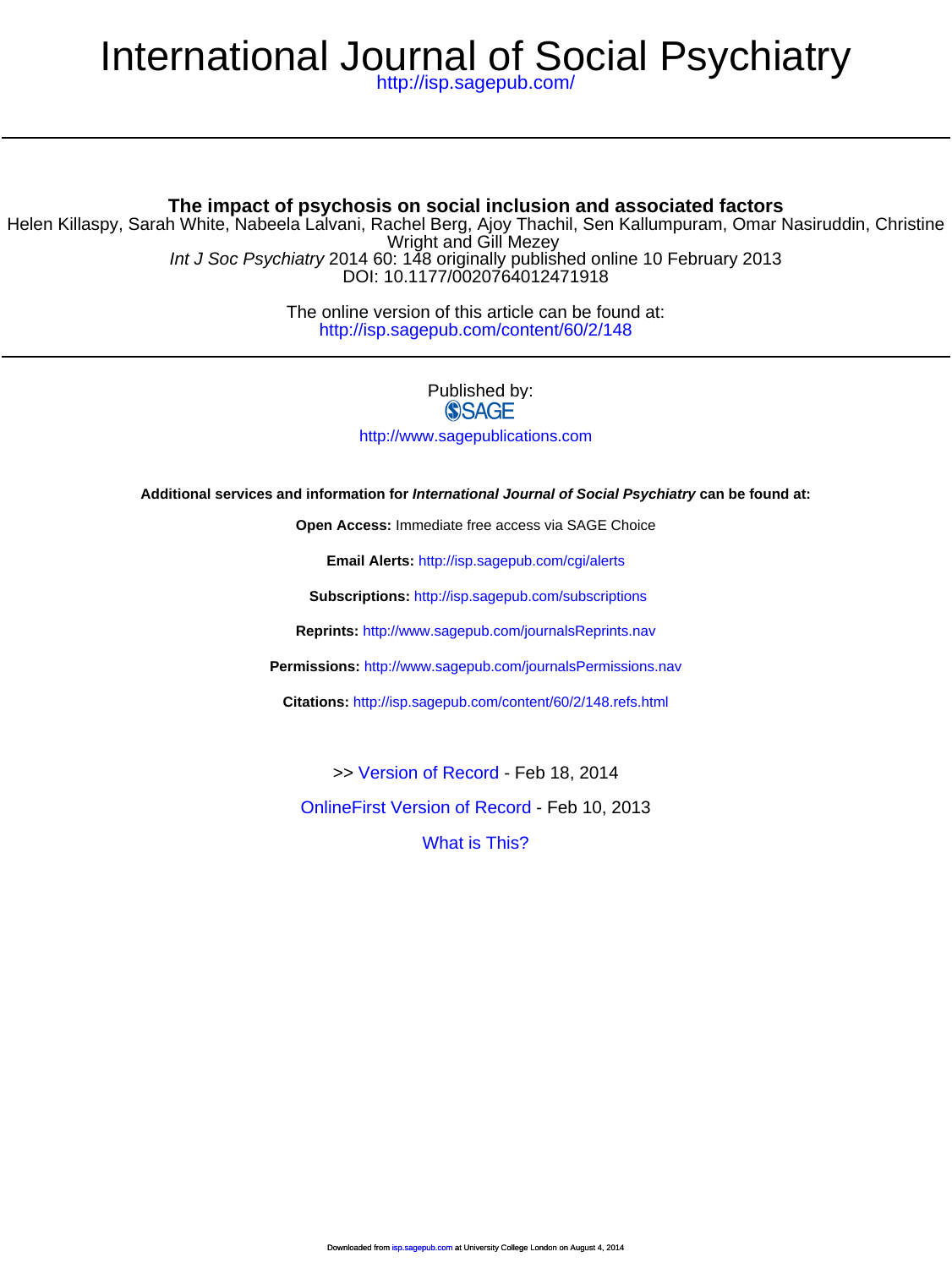

# **The impact of psychosis on social inclusion and associated factors**

International Journal of Social Psychiatry 2014, Vol. 60(2) 148–154 © The Author(s) 2013 Reprints and permissions: sagepub.co.uk/journalsPermissions.nav DOI: 10.1177/0020764012471918 isp.sagepub.com **SSAGE** 

**Helen Killaspy,1,2 Sarah White,3 Nabeela Lalvani,4 Rachel Berg,4**  Ajoy Thachil,<sup>5</sup> Sen Kallumpuram,<sup>1</sup> Omar Nasiruddin,<sup>6</sup> Christine **Wright7 and Gill Mezey8** 

#### **Abstract**

**Background:** People with mental health problems are known to be socially excluded but the contribution of premorbid characteristics, symptoms and needs, and the impact on quality of life is unknown.

**Aims:** To investigate change in social inclusion after the development of a psychotic Illness and factors associated with this. **Methods:** A cross-sectional community survey of people with psychosis was carried out in three areas of London. Five domains of social inclusion (social integration, consumption, access to services, productivity, political engagement) were assessed prior to the onset of illness and currently using the Social Inclusion Questionnaire User Experience. Quality of life, symptoms and needs were also assessed using standardized measures. Factors associated with change in social inclusion were investigated using multiple regression.

**Results:** Productivity and social integration among the 67 participants reduced after the onset of psychosis. Older age at onset and longer duration of illness were associated with greater reduction in productivity. Less reduction in social integration was associated with greater quality of life. Participants reported barriers to social inclusion that were directly related to symptoms of their illness, low confidence and poor self-esteem.

**Conclusions:** A greater focus on interventions that can facilitate the occupation and the social networks of people with psychosis is required. Interventions that tackle 'self-stigma' may also prove useful in mitigating the social exclusion experienced by people with psychosis.

#### **Keywords**

Psychosis, social inclusion

#### **Introduction**

Social inclusion refers to the opportunities that individuals have to participate in key areas of economic, social and cultural life. Such participation is thought to be beneficial not just for the individual, but for society as a whole and was adopted as a key aspect of the UK government's social policy in the 1990s (Burchardt, Le Grand & Piachaud, 1999).

Poor mental health may be both a cause and a consequence of social exclusion (Morgan, Burns, Fitzpatrick, Pinfold & Priebe, 2007; Payne, 2006; Social Exclusion Unit, 2004). However, most research has investigated social exclusion among people with common mental disorders such as depression and anxiety (Boardman, Currie, Killaspy & Mezey, 2010). Although there has been less focus on social exclusion associated with psychotic illness, there is good evidence that this group is more likely than those with common mental disorders to have dropped out from education, to be unemployed and to experience poverty, debt and social isolation (Marwaha et al., 2007; Meltzer et al., 2002; Mind, 2008). What is not clear is

whether these markers of social exclusion are due to the illness, to pre-existing social disadvantage or to barriers to

2Camden and Islington NHS Foundation Trust, London, UK 3Senior statistician, St George's University London, UK

8Reader and consultant in forensic psychiatry, St George's University London, UK

#### **Corresponding author:**

Helen Killaspy, Reader and honorary consultant in rehabilitation psychiatry, University College London and Camden and Islington NHS Foundation Trust, 67–73 Riding House Street, London W1W 7EJ, UK. Email: h.killaspy@ucl.ac.uk

<sup>1</sup>University College London, UK

<sup>4</sup>Higher trainee in psychiatry, University College London, UK

<sup>5</sup>Higher trainee in psychiatry, St George's University London, UK 6Higher trainee in psychiatry, St George's and South West London NHS Mental Health Trust, UK

<sup>7</sup>Consultant and honorary senior lecturer in psychiatry, St George's University London, and St George's and South West London NHS Mental Health Trust, UK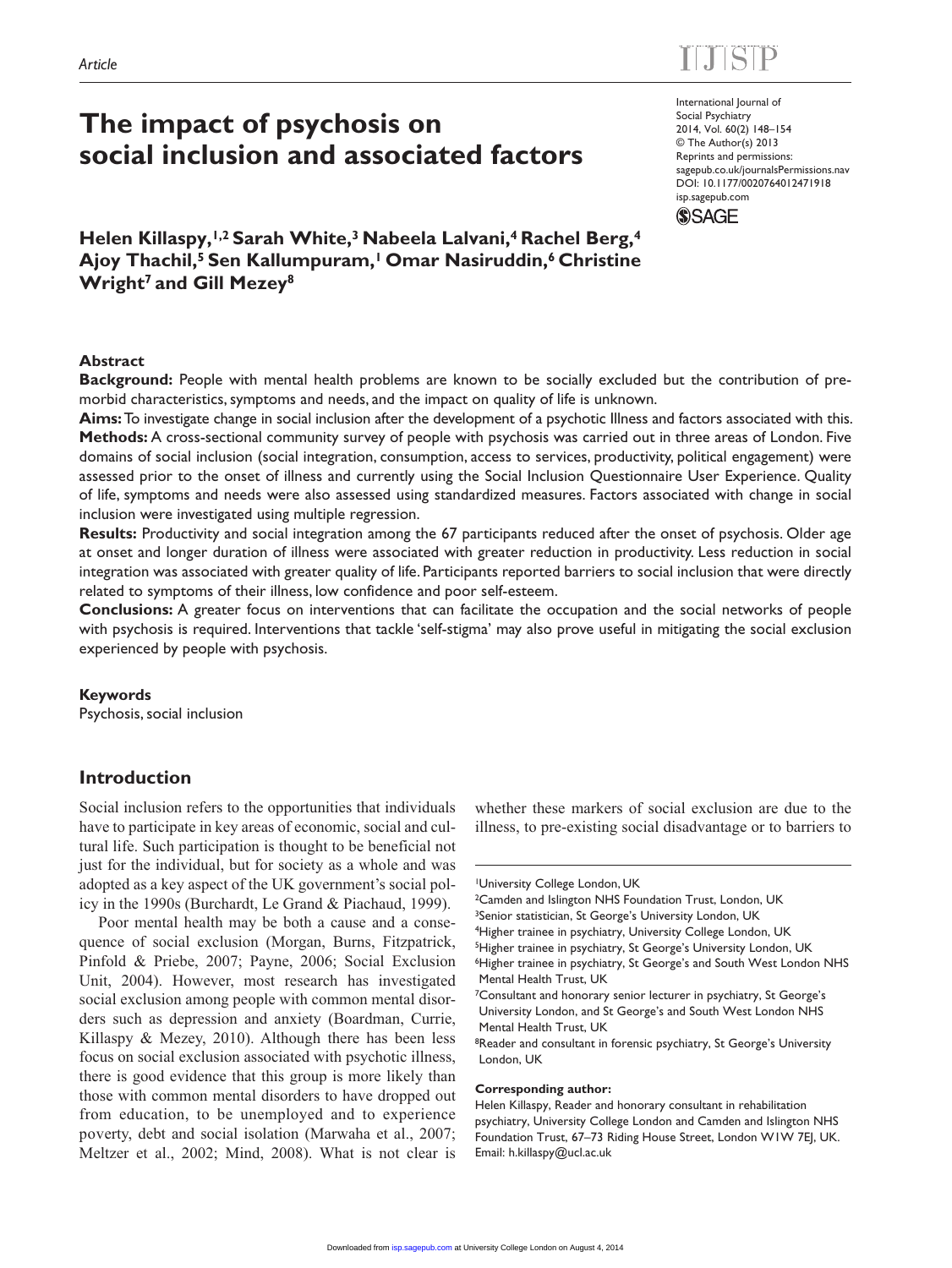social inclusion such as lack of finances and stigma (Crisp, Gelder, Rix, Meltzer & Rowlands, 2000; Priebe, 2007).

Current mental health policy (Department of Health, 2011) highlights the need to reduce discrimination and social exclusion among mental health service users. Along with legislation such as the Disability Discrimination Act 2005, the aim is to improve the opportunities for people with mental health problems to engage in society on an equal basis to others, for example in relation to employment (Sayce & Boardman, 2003). Similarly, the aims of recovery-orientated practice in mental health services include promotion of social inclusion through facilitation of service users' autonomy, access to work, education and leisure activities in 'mainstream' settings, better family relationships and improved quality of life (Liberman & Kopelowicz, 2002). However, although the majority of mental health service users report that they would like to be more socially included, it is unclear whether there is a shared understanding of what this might entail (Dunn, 1999; Sayce, 2001).

Social exclusion has been reported as particularly problematic for service users with more complex mental health problems, such as treatment-resistant schizophrenia, where negative symptoms and cognitive impairment can have a major impact on an individual's motivation and ability to participate in society, to form relationships and manage the tasks needed for independent community living (Holloway, 2005). High rates of social exclusion have also been identified among users of forensic mental health services who are doubly disadvantaged by their mental health problems and the offences that have brought them into contact with forensic services, such that opportunities for social inclusion may engender particularly high levels of public fear and hostility (Brooker & Ullman, 2008; Social Exclusion Unit, 2002).

This study therefore aimed to investigate: (1) change in social inclusion after the development of a psychotic illness; (2) factors associated with this including sociodemographic characteristics, mental health symptoms and needs; (3) the association between change in social inclusion and quality of life; and (4) participants' views on the barriers to social inclusion.

#### **Method**

#### *Design*

The study was a cross-sectional survey that collected current and retrospective data from participants to allow for comparisons of social inclusion before and after the development of their psychotic illness.

#### *Setting*

The study was carried out in the London boroughs of Wandsworth, Camden and Islington, all inner-city areas

with high levels of deprivation and psychiatric morbidity (Glover, Robin & Emami, 1998). Secondary mental health services are provided through the local National Health Service (NHS) mental health trusts and include inpatient wards (intensive care, acute and rehabilitation) and community services (community mental health teams, assertive outreach, crisis resolution and early intervention services). Forensic services are provided at a regional level by separate NHS trusts.

#### *Participants and recruitment*

In order to be eligible for the study, participants had to have a clinical diagnosis of psychosis recorded in their case file (schizophrenia or schizoaffective disorder), have been living in the community for at least the last three months, and be able to speak and understand English well enough to give informed consent and participate in a research interview. Potential participants were identified by key clinicians and if willing, they were then approached by the researchers who checked eligibility criteria and then explained the purpose and process of the study. Written informed consent was gained. Participants were assessed using the structured interview schedules described below and received £10 payment for their time.

#### *Data collection*

Socio-demographic data (age, gender, ethnicity, marital status, accommodation and education), diagnosis and previous contact with mental health services (age of onset of illness, number of past admissions, previous involuntary admission(s), length of time since last discharge, current community detention) were gathered through face-to-face interview with participants. Age of onset of illness, number of past admissions, previous involuntary admissions and time since discharge from hospital were corroborated through case note review.

With the facilitation of the researcher, participants completed the Social Inclusion Questionnaire User Experience (SInQUE) questionnaire. This tool was developed using topics identified in the Poverty and Social Exclusion Survey (Gordon et al., 2000) and incorporates items that also allow assessment using the Social Outcomes Index for mental health care (Priebe, Watzke, Hansson & Burns, 2008). The SInQUE assesses the extent of social inclusion experienced in the community, prior to the onset of illness and currently, on five domains (social integration, consumption, access to services, productivity and political engagement). It has good concurrent validity with other objective measures of social inclusion, and convergent and discriminant validity have also been established (Mezey et al., 2013). Openended questions collect further information from respondents about the barriers to social inclusion. For example, if a respondent does not participate in a particular activity they are asked to record the reason for this.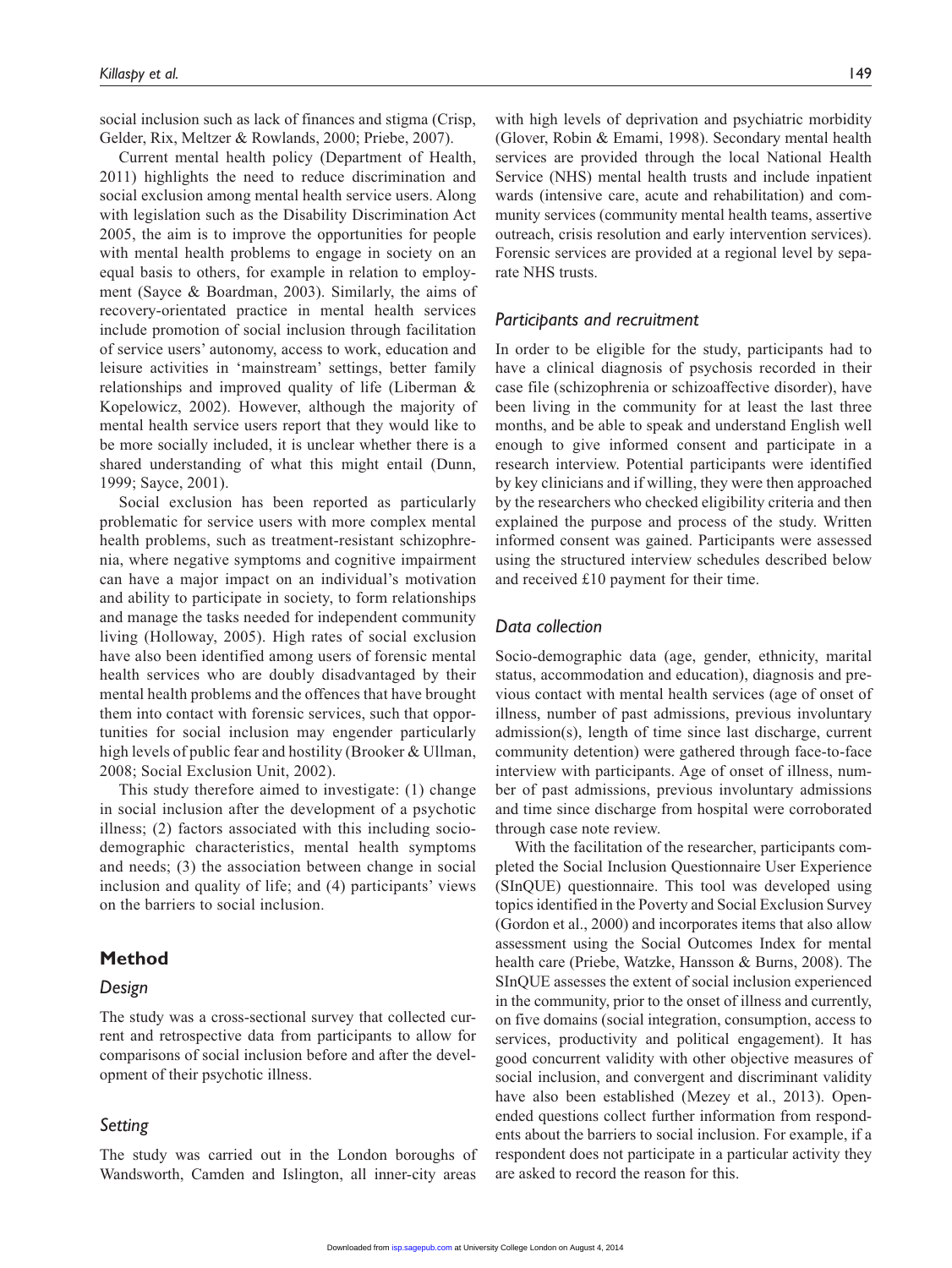Current quality of life was assessed using the Manchester Assessment of Quality of Life (MANSA; Priebe, Huxley, Knight & Evans, 1999). This self-report measure assesses 17 items related to quality of life, rated from 1 (couldn't be worse) to 7 (couldn't be better).

Current symptoms were assessed by the researchers (all of whom were senior trainee psychiatrists) using the Brief Psychiatric Symptom Rating (BPRS; Overall & Gorham, 1962).

Participants' current needs were assessed using the service user, short version of the Camberwell Assessment of Need (CANSAS; Slade, Thornicroft, Loftus, Phelan & Wykes, 1999). A total 22 items are rated on a three-point scale:  $0 =$  no serious need;  $1 =$  no serious problem or moderate problem because of continuing intervention (met need);  $2 =$  current serious problem (unmet need).

#### *Data analysis and sample size*

Change in the domains of social inclusion (assessed by the SInQUE) before and after development of a psychotic illness were investigated using paired sample *t*-tests and presented using mean change and 95% confidence intervals. For those domains where there was a significant change, change scores were calculated. Factors associated with change in social inclusion were then investigated using analysis of covariance (ANCOVA) models. Change scores were used as these were normally distributed for all domains.

Variables tested for their association with change in social inclusion were: age; gender; ethnicity (analysed as a binary variable – white/black or minority ethnic group); age of onset of illness; duration of illness; age at leaving school; ever expelled or suspended from school; ever institutionalized as a child; any higher education; current accommodation (supported or not); 'forensic' history (committed a violent physical or sexual assault and/or ever detained under a Ministry of Justice restriction order (section 37/41 of the Mental Health Act 1983)); time in psychiatric institutions as adult (up to 12 months, one to five years, over five years); time since last discharge (up to 12 months, one to five years, over five years); medication administration (self-administered or not); any serious, long-term physical health problem(s); MANSA total score; BPRS total score; and CANSAS scores.

Univariate analysis was conducted first on each of these variables. Continuous variables were tested using Pearson correlation coefficients, categorical variables using independent sample *t*-tests or one way analysis of variance (ANOVA). Analysis of covariance (ANCOVA) was then used to investigate the degree to which independent variables found to be significant at the 5% level in the univariate analysis contributed to change in social inclusion while controlling for pre-morbid levels of the dependent variable (social inclusion).

Using Dunlap, Xin & Myers (2004), it was calculated that with a sample size of 66 patients there would be 80% power to estimate the relationship of four factors of a medium effect size of 0.41 with change in social inclusion at a 5% significance level.

The barriers to social inclusion given by participants as free text were entered into SPSS as string variables. Since respondents gave only brief answers, it was not necessary to use specialist qualitative data software to analyse these. Responses were coded by one researcher into themes and sub-themes. Coding was corroborated by a second researcher who independently coded five sets of data. Agreement was 95%.

#### **Results**

A total of 67 participants were recruited, 12 of whom  $(18\%)$  were female. The mean age was 44 (SD = 12.1, range =  $23-65$ ). Twenty-eight (42%) participants selfidentified as white, 14 (21%) black Caribbean, eight (12%) black African and seven (10%) black other. Fifty (75%) were single, nine (13%) were divorced or separated, one (1%) was cohabiting and marital status was unknown for one. Twenty-nine (43%) were living in 24-hour supported accommodated, nine (13%) in less supported accommodation, 25 (37%) in unsupported, rented accommodation and four  $(6\%)$  in their own home. Four participants  $(6\%)$  had a diagnosis of schizoaffective disorder, the remainder schizophrenia. Mean age at onset of illness was 23.3 years (SD = 7.3) and ranged from 15 to 53. Mean duration of illness was 199.2 months  $(SD = 133.2)$  and ranged from three to 43 years. Participants had had between one and 20 psychiatric admissions, with a mean of six  $(SD = 5.0)$ . Almost all (60, 91%) participants had been previously admitted to hospital involuntarily on at least one occasion. Participants had a mean age at leaving school of 17.3 years  $(SD = 2.1)$ , 17 (26%) had been expelled or suspended from school, 11 (17%) had been institutionalized as a child and 32 (49%) had completed degrees, qualifications or training since leaving school. Participants had spent a mean 42.4 months  $(SD = 43.8)$  in psychiatric hospitals as adults, and the mean time since last discharge from hospital was 52.3 months  $(SD = 78.9)$ . Twenty-six  $(39\%)$  self-administered their medication and nine (14%) had physical health problems.

Twenty-five participants (38%) had previous criminal convictions. Five (8%) had damaged property or committed theft, 16 (24%) had a history of violent or sexual crimes and four (6%) had both property/theft and violent/sexual convictions. Seven participants (11%) were currently subject to section 37/41 of the Mental Health Act 1983 (a treatment order jointly managed by mental health services and the Ministry of Justice) and one was subject to supervised discharge (a legal equivalent to outpatient commitment used in England and Wales).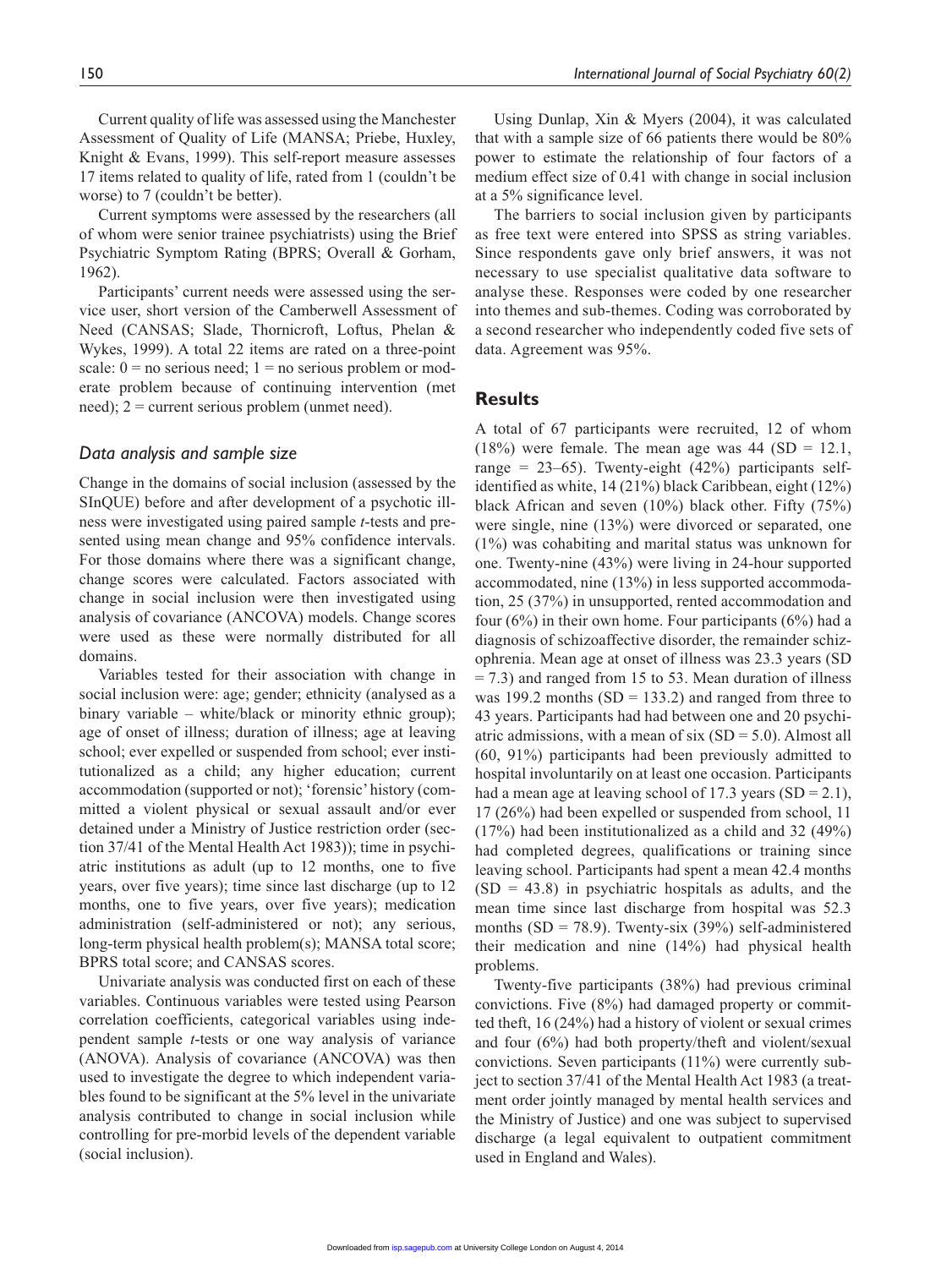|                              | Mean score | SD   | Range       |
|------------------------------|------------|------|-------------|
| <b>BPRS</b>                  | 34.6       | 12.0 | $18 - 84$   |
| <b>MANSA</b>                 | 4.2        | 0.9  | $2.1 - 6.7$ |
| <b>CANSAS</b> met needs      | 4.3        | 2.9  | $0 - 16$    |
| <b>CANSAS</b> unmet needs    | 3.3        | 3.1  | $0 - 13$    |
| <b>CANSAS</b> total needs    | 7.7        | 3.6  | $1 - 17$    |
| <b>CANSAS</b> % of needs met | 60         | 29.8 | $0 - 100$   |
|                              |            |      |             |

**Table 1.** Participants' current symptoms, quality of life and needs.

One participant failed to complete the questionnaires and their data were excluded from further analysis. Descriptive statistics of the remaining 66 participants' scores on the MANSA, BPRS and CANSAS are shown in Table 1.

With regard to participants' social inclusion as assessed by the SInQUE, a statistically significant change was seen in the social integration and productivity domains, with participants becoming less socially integrated and less productive after the development of their mental health problems (Table 2). The productivity and political engagement domains were not normally distributed. Wilcoxon signedrank tests were therefore carried out on these two variables and concordant results were found.

As a statistically significant change was only found in the productivity and social integration domains, factors associated with change were investigated in these two domains only.

#### *Factors associated with change in productivity*

In the univariate analysis, the following variables were associated with change in productivity: current age; age at onset of illness; duration of illness; and accommodation status. Age was significantly correlated with age at onset of illness and duration of illness, but age at onset of illness and duration of illness were not correlated so both were entered into the ANCOVA model along with accommodation status. Although participants in supported accommodation experienced less change in productivity than those living independently, this association was not statistically

significant. Older age at onset of illness and longer duration of illness were associated with greater reduction in productivity. Higher pre-morbid productivity scores were strongly associated with a greater reduction in score from pre-morbid to current levels.

The main reason for the change in productivity appeared to be a large reduction in the number of respondents in work or education in the year prior to becoming unwell  $(50/66, 76%)$  compared to the last year  $(3/66, 5%)$ . Around half the respondents cited their mental health problem, lack of energy or motivation as the main reasons they were currently unemployed.

*Working is very stressful due to my illness.*

(male participant, aged 25)

*I sleep too much and am too tired to get up for a paid job.*

(male participant, aged 27)

#### *Change in social integration*

In the univariate analysis the following variables were associated with change in social integration: age; CANSAS total needs; CANSAS unmet needs; CANSAS percentage of needs met; and total MANSA. The three CANSAS variables were correlated with each other:  $r = 0.651$  for unmet needs and total needs;  $r = -0.831$  for unmet needs and percentage of needs met;  $r = -0.289$  for total needs and percentage of needs met. Therefore the variables percentage of needs met and total number of needs were entered into the ANCOVA with age and total MANSA. MANSA was the only variable statistically significantly associated with change in social integration; less change in social integration was associated with greater quality of life. Higher premorbid social integration scores were strongly associated with a greater reduction in score from pre-morbid to current levels.

The results of the ANCOVA are shown in Table 3.

The majority of participants (91%, 60/66) reported that they had regular contact with their family prior to becoming unwell and that this contact was adequate for them at that time (54/66, 82%). With regard to their current family

|  | Table 2. Change in social inclusion (SINQUE scores) before first contact with mental health services (T1) and currently (T2). |  |  |  |  |  |
|--|-------------------------------------------------------------------------------------------------------------------------------|--|--|--|--|--|
|--|-------------------------------------------------------------------------------------------------------------------------------|--|--|--|--|--|

|                             | TI M (SD) | T2 M(SD)    | Change (95% CI)       |              |
|-----------------------------|-----------|-------------|-----------------------|--------------|
| Social integration          | 33.2(7.8) | 27.9(6.4)   | $5.3(3.1 - 7.4)$      | $< 0.01$ *** |
| <b>Consumption</b>          | 9.8(3.4)  | 10.3(3.4)   | $-0.5$ ( $-1.4-0.5$ ) | .306         |
| <b>Service access</b>       | 5.9(2.0)  | $6.3$ (1.7) | $-0.4$ ( $-1.0-0.1$ ) | .128         |
| <b>Productivity</b>         | 5.4(4.4)  | 2.6(1.5)    | $2.7(1.6-3.8)$        | $< 0.01$ *** |
| <b>Political engagement</b> | 0.6(0.7)  | 0.7(0.7)    | $0.1 (-0.3 - 0.1)$    | .307         |

 $*_{p}$  < .05,  $*_{p}$  < .01,  $*_{p}$  < .001.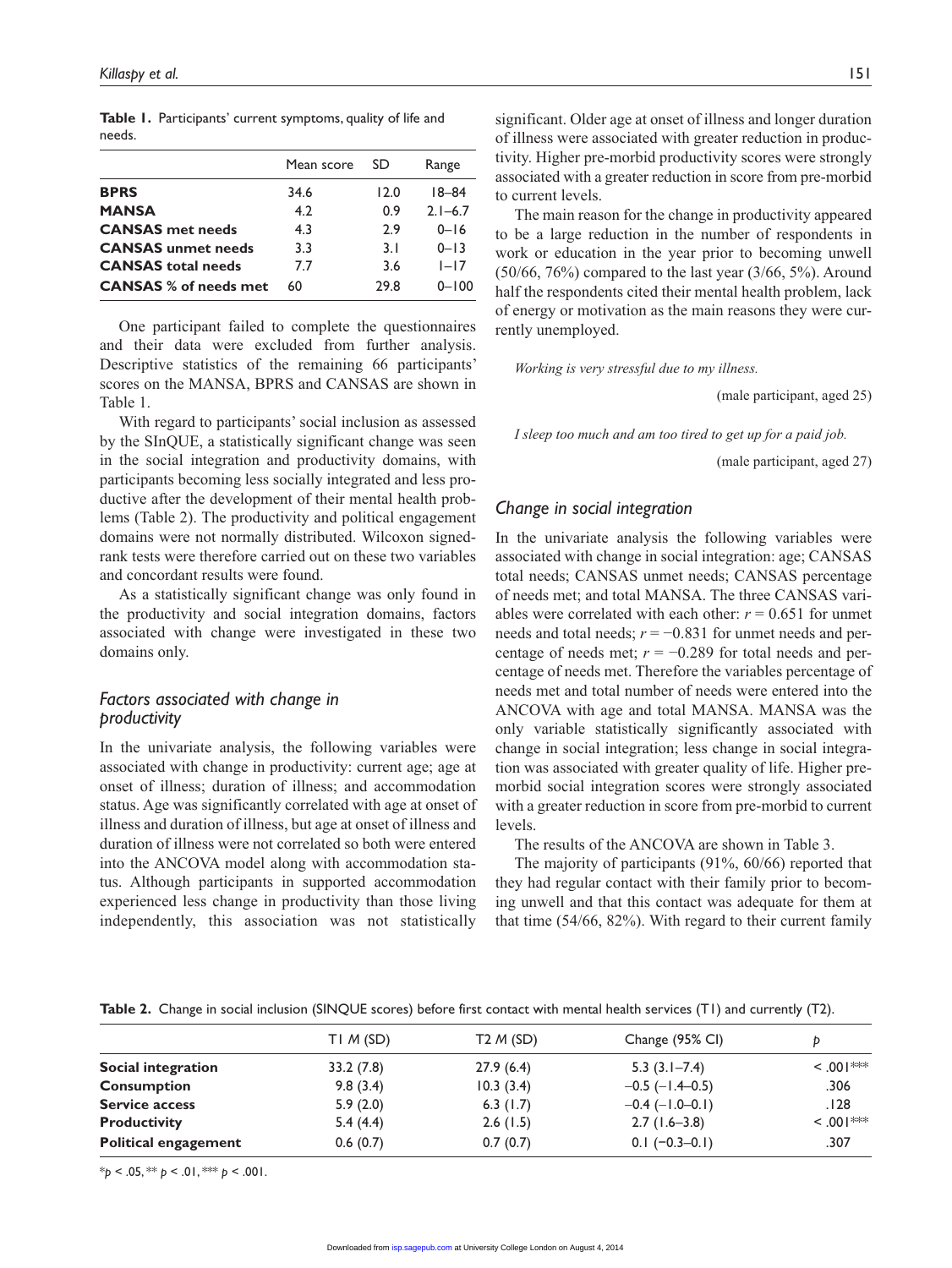| Variable                                                | Regression coefficient | 95% CI      |          |
|---------------------------------------------------------|------------------------|-------------|----------|
| Change in productivity (Adjusted $R^2 = 22.2\%)$        |                        |             |          |
| Age at onset of illness                                 | 0.2                    | 0.1, 0.3    | .009**   |
| <b>Duration of illness</b>                              | 0.2                    | 0.1.0.3     | $.001**$ |
| Supported accommodation                                 | $-1.3$                 | $-3.3.0.8$  | .216     |
| Change in social integration (Adjusted $R^2 = 13.6\%$ ) |                        |             |          |
| <b>MANSA</b> total                                      | $-3.0$                 | $-6.0, 0.0$ | $.048*$  |
| Age                                                     | 0.1                    | $-0.1.0.3$  | .188     |
| <b>CANSAS</b> total needs                               | 0.2                    | $-0.6, 0.8$ | .729     |
| <b>CANSAS</b> % of needs met                            | 0.0                    | $-0.1.0.1$  | .729     |
|                                                         |                        |             |          |

**Table 3.** Factors associated with change in social inclusion.

\**p* < .05, \*\**p* < .01, \*\*\**p* < .001.

contact, again most reported regular contact (58/66, 88%) but fewer felt this was adequate (44/66, 67%). Most contact was with parents or siblings. Of those who wanted more contact currently, most reported that the lack of contact was due to the distance they lived from their family. Six (9%) reported that they were estranged from their family.

*I would like to have more contact but they don't seem interested.*

(male participant, aged 56)

*I call and keep in touch with them but they never call.*

(female participant, aged 52)

Prior to becoming unwell, 14 participants (22%) reported having no close friendships and 32 (50%) reported having no partner. Currently, 23 (35%) reported having no close friendships and 51 (79%) reported having no partner. The most common reasons cited for having no partner were lack of confidence (8, 16%), having no interest in a relationship  $(8, 16\%)$ , not knowing how to meet the right person  $(6, 16\%)$ 12%), the symptoms of the mental illness or the effects of the medication (6, 12%) and fear of stigma or rejection when revealing their mental health problem  $(5, 10\%)$ .

*My illness makes it difficult to plan, organize and execute such things.*

(female participant, aged 43)

*Girls keep away when they know about my mental health problem.*

(male participant, aged 28)

*Why would a woman pick someone with schizophrenia?*

(male participant, aged 61)

#### **Discussion**

The main findings from this study were that two domains of social inclusion (productivity and social integration) were found to change over the time since the development of a psychotic illness, with participants becoming less productive and less socially integrated. The more productive and socially integrated a person was prior to the onset of their psychosis, the greater negative impact the illness had on their subsequent productivity and social integration. Although univariate analysis found a number of factors to be associated with this change, our ANCOVA model, which took account of the interaction between these, found that only older age and longer duration of illness were associated with a greater reduction in productivity. We found no associations between pre-morbid characteristics, current mental health symptoms and needs with change in social integration. Quality of life was associated with only one domain of social inclusion; better quality of life was associated with less reduction in social integration.

A large component of productivity is employment. The reasons that most participants gave for not working currently seemed to relate directly to their mental illness rather than external factors such as stigma and discrimination. However, people with more severe mental health problems such as those who participated in this study, may have been too unwell to enter the job market and may not have been exposed to discrimination in this regard. In addition, the responses that our participants gave could represent a pessimistic view that they were unlikely to be considered fit for work.

Similarly, the barriers to social integration that most participants cited suggested that the effect of the illness on their confidence and self-esteem was more problematic than practical reasons or stigma and discrimination due to the illness. Our findings seem to fit with the concept of 'self-stigma' and 'anticipated discrimination', cited as powerful components in the social exclusion of people with mental health problems (Thornicroft, Rose, Kassam & Sartorius, 2007). Our finding that better quality of life was associated with less reduction in social integration is perhaps unsurprising since aspects of social integration (contact with family, intimate relationships) contribute to quality of life as assessed by the MANSA.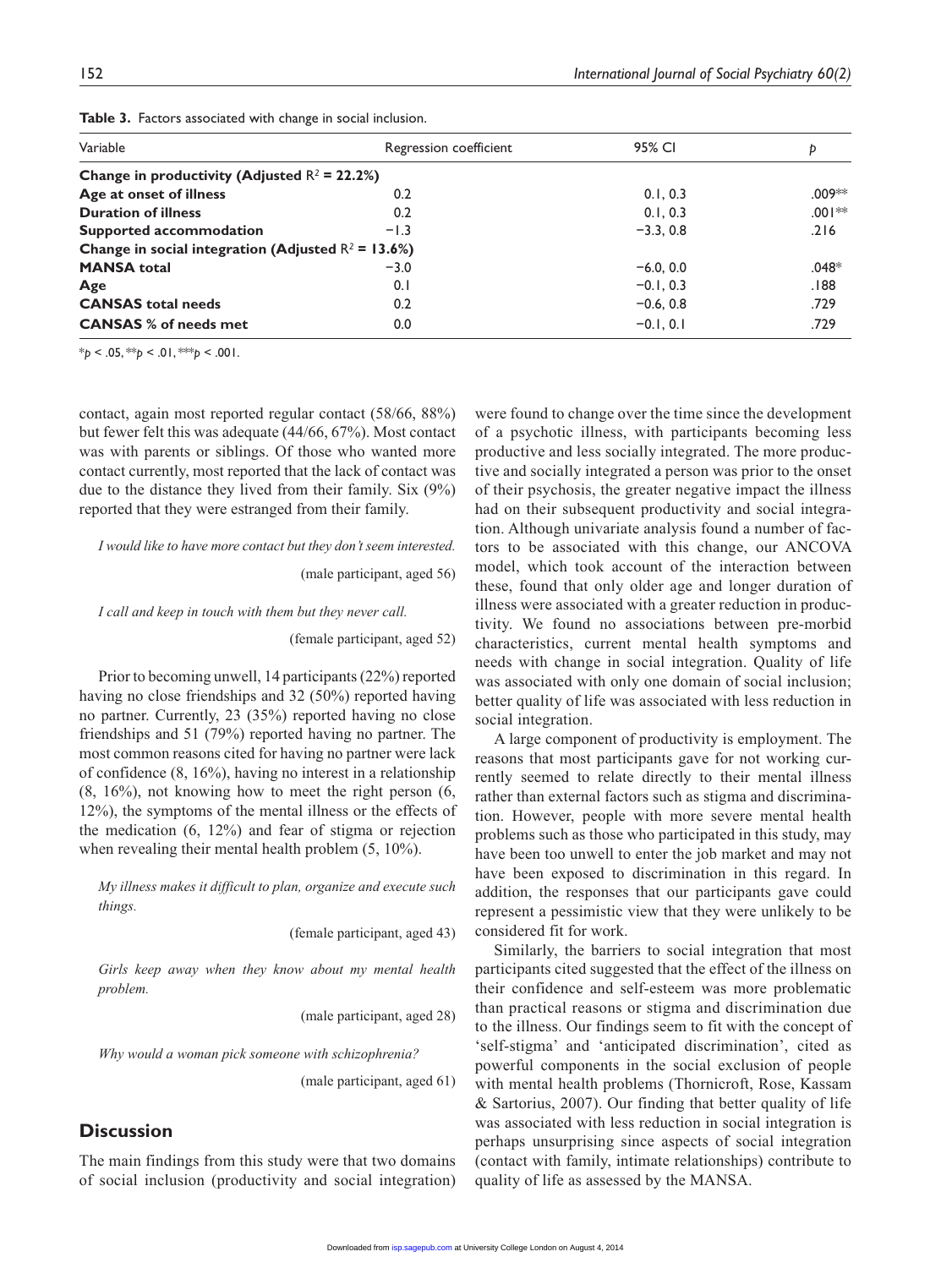The National Institute for Health and Clinical Excellence (NICE, 2010) recommends that supported employment and family interventions should be available for people with a diagnosis of schizophrenia, but participants in this study did not appear to have accessed these. In addition to these, interventions to address 'self-stigma' may have an important role in improving social inclusion for this group, alongside public information campaigns and anti-discrimination legislation.

#### *Limitations*

This is the first study to assess quantitative change in social inclusion associated with the development of a psychotic illness. However, the results should be interpreted with some caution for a number of reasons. First, participants were not randomly sampled. Sampling and response bias could therefore have been introduced since recruitment relied on key clinicians making their clients aware of the study and those with a particular interest in social inclusion may have been more likely to participate. Second, since we were interested in change in social inclusion since developing a psychotic illness, our sample necessarily all had severe and enduring mental health problems and our results do not therefore allow any comment on change in social inclusion for people with other, or less severe mental health conditions. Third, the sample size was relatively small, although we are confident that our main findings are robust since we included few variables in our ANCOVA analyses. Nevertheless, the number of married or cohabiting participants, female participants, participants from different ethnic groups, and participants with a significant forensic history was quite small and therefore univariate analyses that examined the influence of these variables on change in social inclusion may have been under-powered.

#### **Conclusion**

The development of a psychotic illness is associated with reduction in social inclusion in the areas of productivity and social integration. The more productive and more socially integrated a person is when they develop a psychotic illness, and the older they are and the longer they have been unwell, the greater decline in social inclusion they experience. Better quality of life is associated with less deterioration in social integration. Investment in evidence-based interventions that can support people with psychosis to engage in occupation and to maintain their social supports is required. Interventions that address self-stigma may also mitigate the negative impact of psychosis on social exclusion.

#### **Disclosures of conflicts of interest**

None for any author.

#### **Funding**

This research received no specific grant from any funding agency in the public, commercial or not-for-profit sectors.

#### **References**

- Boardman, J., Currie, A., Killaspy, H., & Mezey, G. (2010). *Social inclusion and mental health*. London: Royal College of Psychiatrists.
- Brooker, C., & Ullman, B. (2008). *Out of sight, out of mind: The state of mental health care in prison*. London: Policy Exchange.
- Burchardt, T., Le Grand, J., & Piachaud, D. (1999). Social exclusion in Britain 1991–1995. *Social Policy and Administration*, *33*, 227–244.
- Crisp, A. H., Gelder, M. G., Rix, S., Meltzer, H. I., & Rowlands, O. J. (2000). Stigmatisation of people with mental illnesses. *British Journal of Psychiatry*, *177*, 4–7.
- Department of Health. (2011). *No health without mental health*. London: Department of Health.
- Dunlap, W., Xin, X., & Myers, L. (2004). Computing aspects of power for multiple regression. *Behavior Research Methods, Instruments, & Computers*, *36*, 695–701.
- Dunn, S. (1999). *Creating accepting communities: Report of the Mind inquiry into social exclusion and mental health problems*. London: Mind.
- Glover, G. R., Robin, E., & Emami, J. (1998). A needs index for mental health care. *Social Psychiatry*, *33*, 89–96.
- Gordon, D., Adelman, A., Ashworth, K., Bradshaw, J., Levitas, R., Middleton, S., … Williams, J. (2000). *Poverty and social exclusion in Britain*. York: Joseph Rowntree Foundations.
- Holloway, F. (2005). *The forgotten need for rehabilitation in contemporary mental health services: A position statement from the Executive Committee of the Faculty of Rehabilitation and Social Psychiatry*. London: Royal College of Psychiatrists.
- Liberman, R. P., & Kopelowicz, A. (2002). Recovery from schizophrenia: A challenge for the 21st century. *International Review of Psychiatry*, *14*, 245–255.
- Marwaha, S., Johnson, S., Bebbington, P., Stafford, M., Angermeyer, M. C., Brugha, T., … Toumi, M. (2007). Rates and correlates of employment in people with schizophrenia in the UK, France and Germany. *British Journal of Psychiatry*, *191*, 30–37.
- Meltzer, H., Singleton, N., Lee, A., Bebbington, P., Brugha, T., & Jenkins, R. (2002). *The social and economic circumstances of adults with mental disorders*. London: Stationery Office.
- Mezey, G., White, S., Thachil, A., Berg, R., Kallumparam, S., Nasiruddin, O., … Killaspy, H. (2013). Development and preliminary validation of a measure of social inclusion for use in people with mental health problems: The SInQUE. *International Journal of Social Psychiatry, 59*(5), 501–507.
- Mind. (2008). *In the red: Debt and mental health*. London: Mind.
- Morgan, C., Burns, T., Fitzpatrick, R., Pinfold, V., & Priebe, S. (2007). Social exclusion and mental health: Conceptual and methodological review. *British Journal of Psychiatry*, *191*, 477–483.
- NICE (National Institute for Health and Clinical Excellence). (2010). *Core interventions in the treatment and management of schizophrenia in adults in primary and secondary care (updated edition). National Clinical Guideline Number 82*.